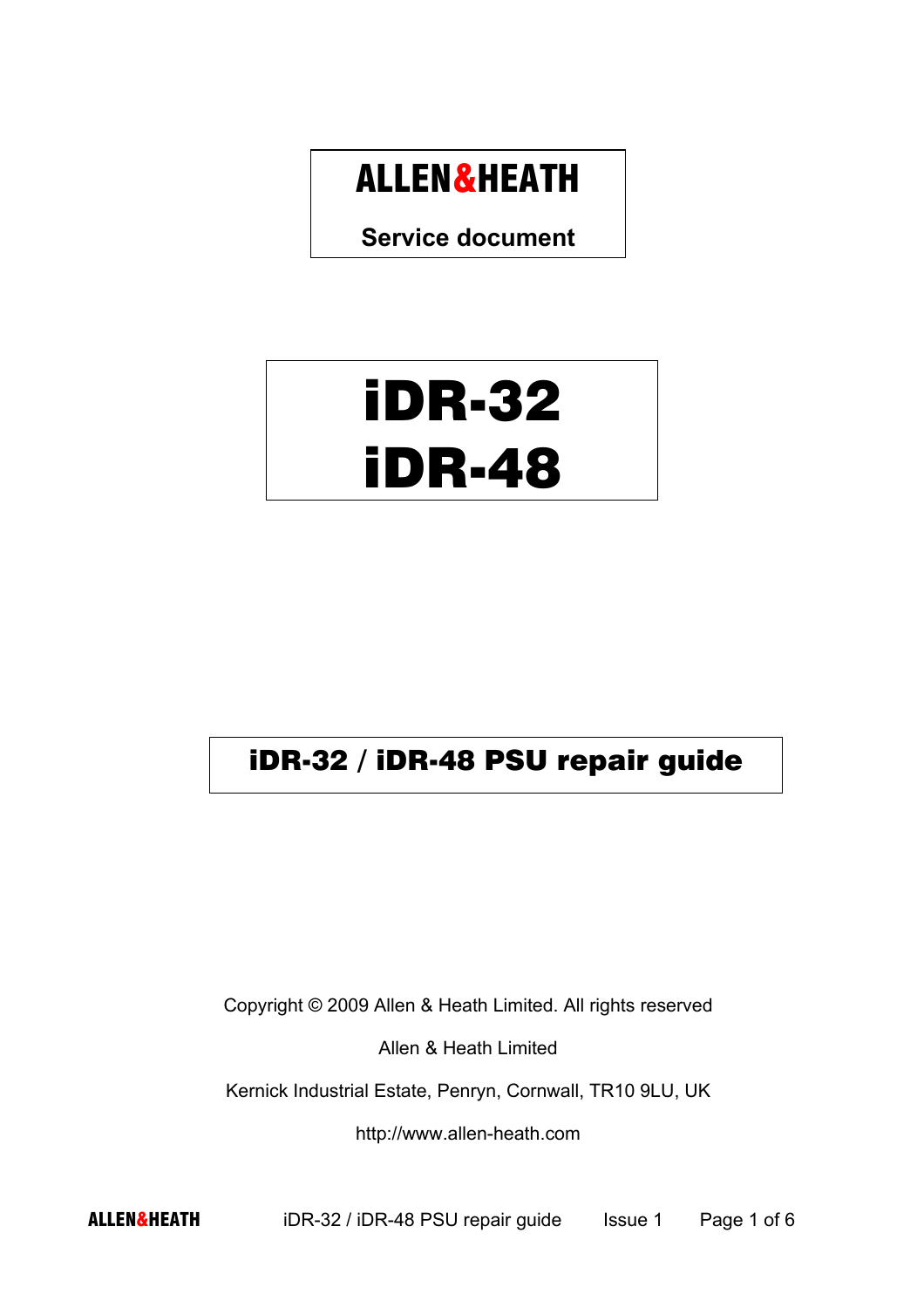Tools required: No.1 pozi screwdriver. T10 torx driver

Remove the 10x screws as shown. Remove rear panel & base to gain access to power supply circuit board.





The power supply circuit board can be removed by removing 7x T10 screws (5x circuit board screws), 2 screws fixing mains inlet socket on the rear panel.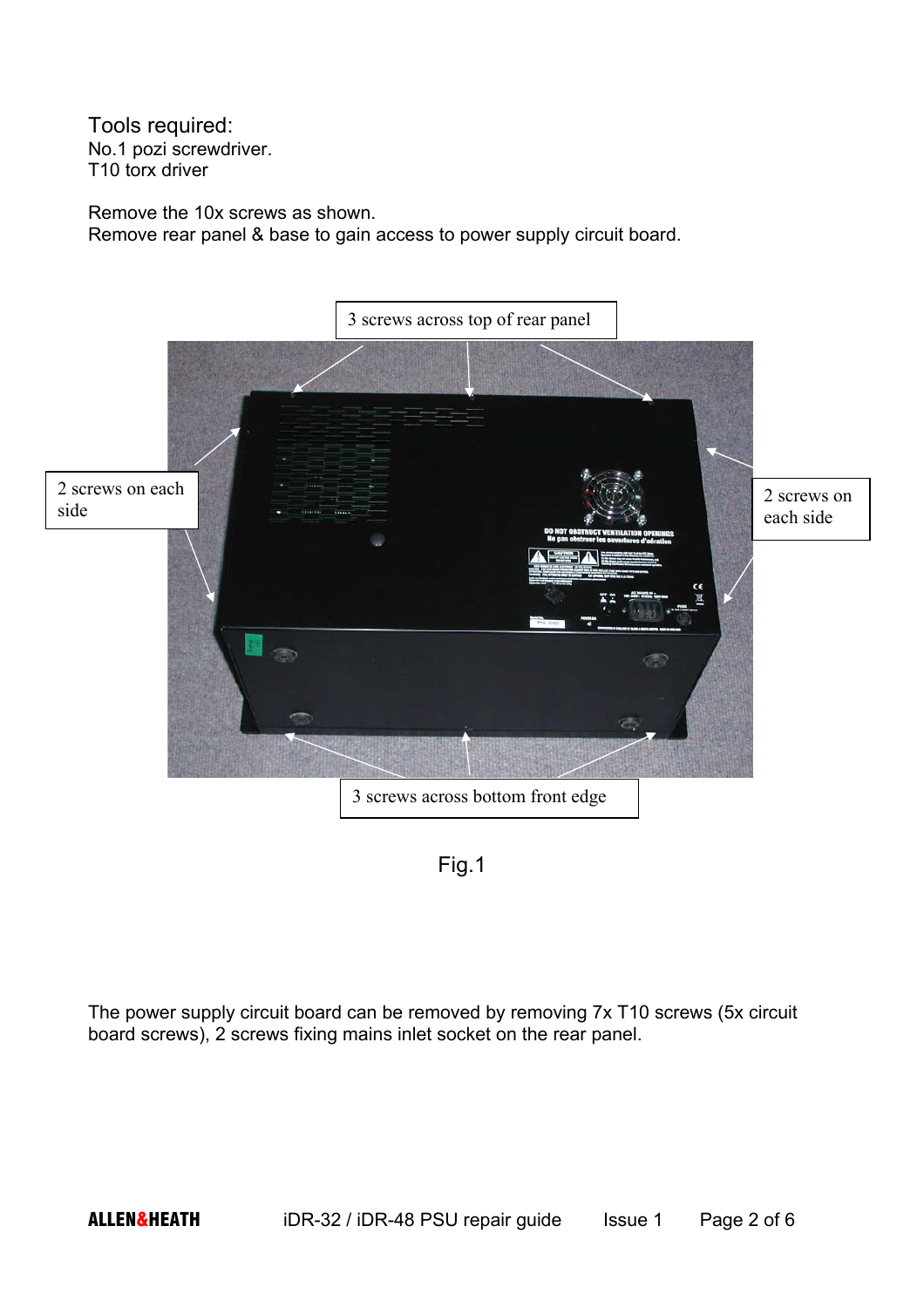

Fig.2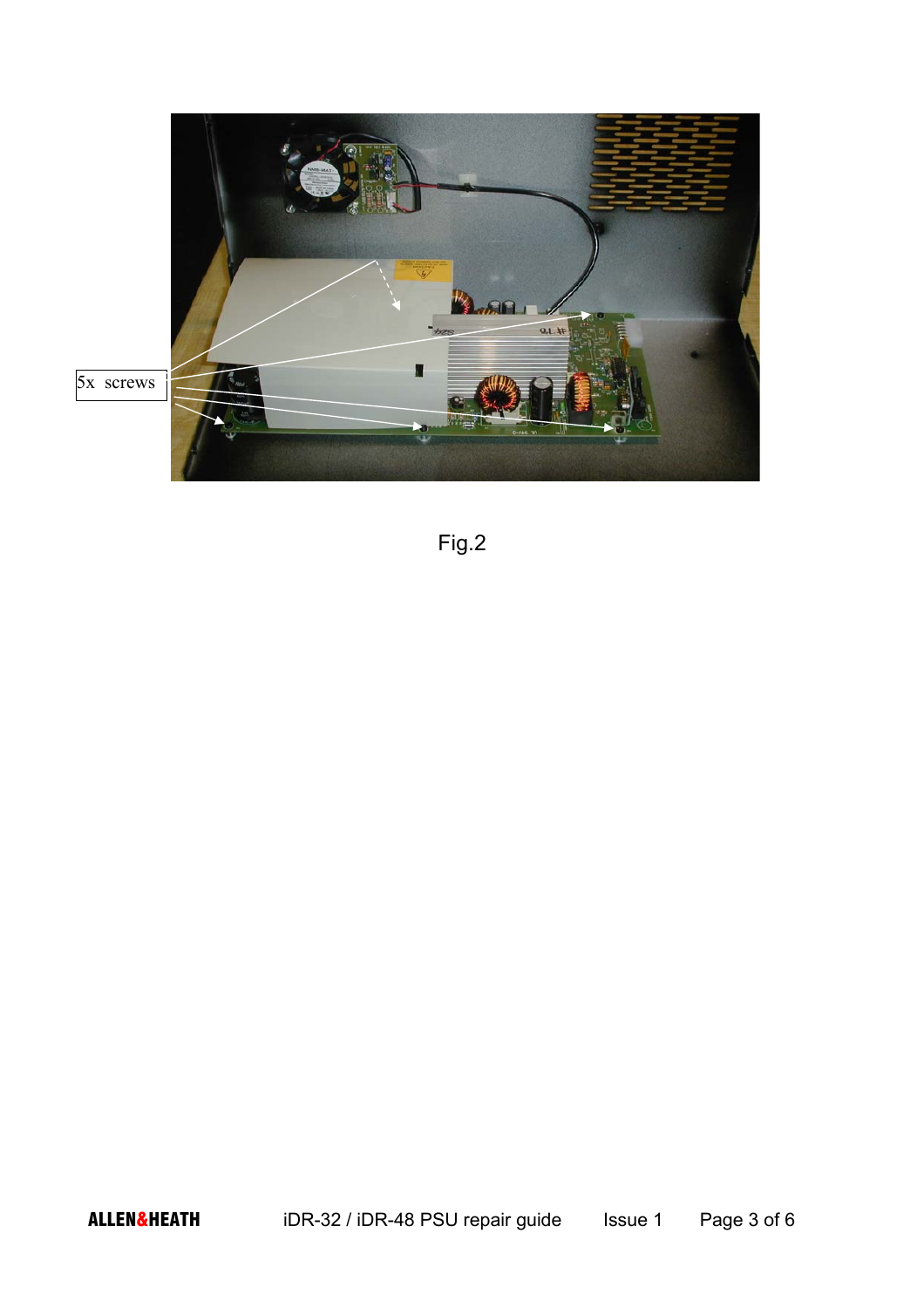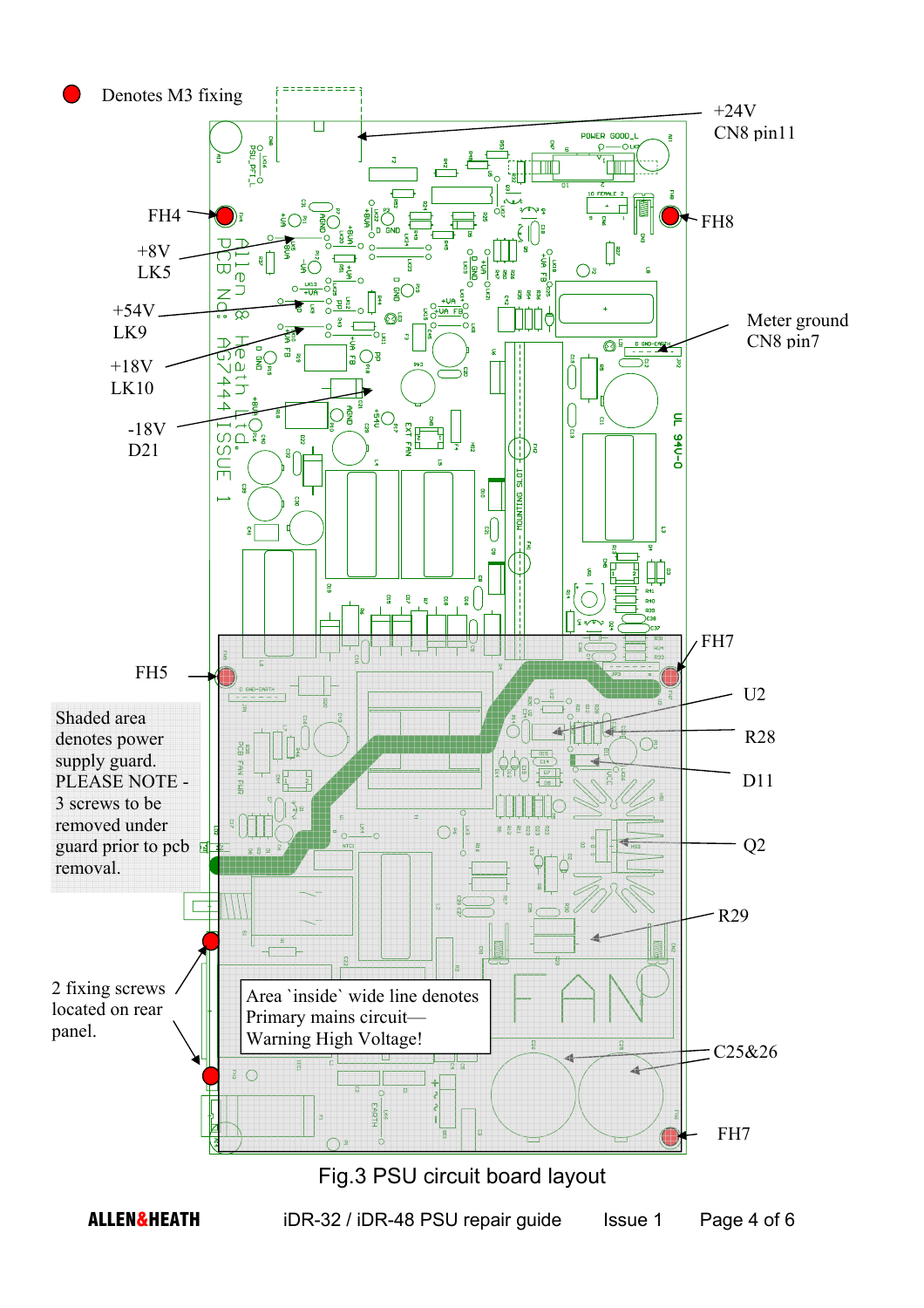## **iDR32&48 PSU repair procedure.**

When the power supply is removed from console; firstly, check that C25&26 are fully discharged.

Unfortunately; when switchmode power supplies fail they tend to destroy quite a few components.

For repairing switchmode psu`s, I would recommend you have a 1:1 isolation transformer around 750VA and a variac so that you can slowly increase the ac input voltage after repair.

This should help in case you have missed a failed component and may prevent the PSU failing again as you get nearer to normal mains voltage eg 100V, 120V, 220V or 240V. You will definitely need an accurate multimeter and preferably an oscilloscope.

With your multimeter set to diode measurement and with CN8 disconnected; check all the diodes in the primary and then the secondary rectification diodes. None should read s/c.

Remove U2 from its socket. With your multimeter set to measure resistance, measure across pin 5 and pin 7 on the legs of the IC (TL3844BP). If they are s/c then the IC has failed.

Now measure across D11 (1N5361 27V zener) in both directions. If it is s/c then D11 has failed.

Measure Q2 MOSFET (STP5NB100P or STF8NK100Z); any s/c reading then the MOSFET will have failed. If the MOSFET has failed then R29 (0.33R 2.5W) resistor will more than likely have failed. Also check R28 resistor.

Also replace any resistor that looks damaged (i.e. burnt).

It is rare for the bridge rectifier BR1 and NTC or any emi filter components to fail but often the mains fuse will rupture F1.

When powering the PSU up after repair, I recommend you connect it the variac which is powered from the isolation transformer.

Set the variac to 120V. **Connect the PSU to the load** i.e. stagebox.

If you have an oscilloscope available, place a probe next to the heatsink of MOSFET Q2. Neither the probe or ground clip need to be clipped onto a component. There is such a strong field from the switching MOSFET that just placing the oscilloscope probe next to the heatsink and setting the scope to read something like 5V/div you will see a signal. This will give up a good indication as to whether the PSU is operating correctly. Power up the PSU and look at the oscilloscope waveshape. Refer to figs 4 & 5 to give you an indication of what a good waveshape should look like at 120V & 240V.

Measure the DC voltages. Please refer to Fig.3.

They should be  $+23.5V \pm 0.5V$ .

 $+18.5V \pm 0.5V$  $-18.5V + 0.5V$  +7.5V ± 0.25V .+54V ± 1V.

Switch off the PSU and check that none of the components are getting too hot to touch. If they are something is still faulty.

If everything is okay; power up the PSU again check the DC voltages and begin increasing the variac voltage. As the ac input voltage increases listen for any odd noises and look at the waveshape change on the oscilloscope screen.